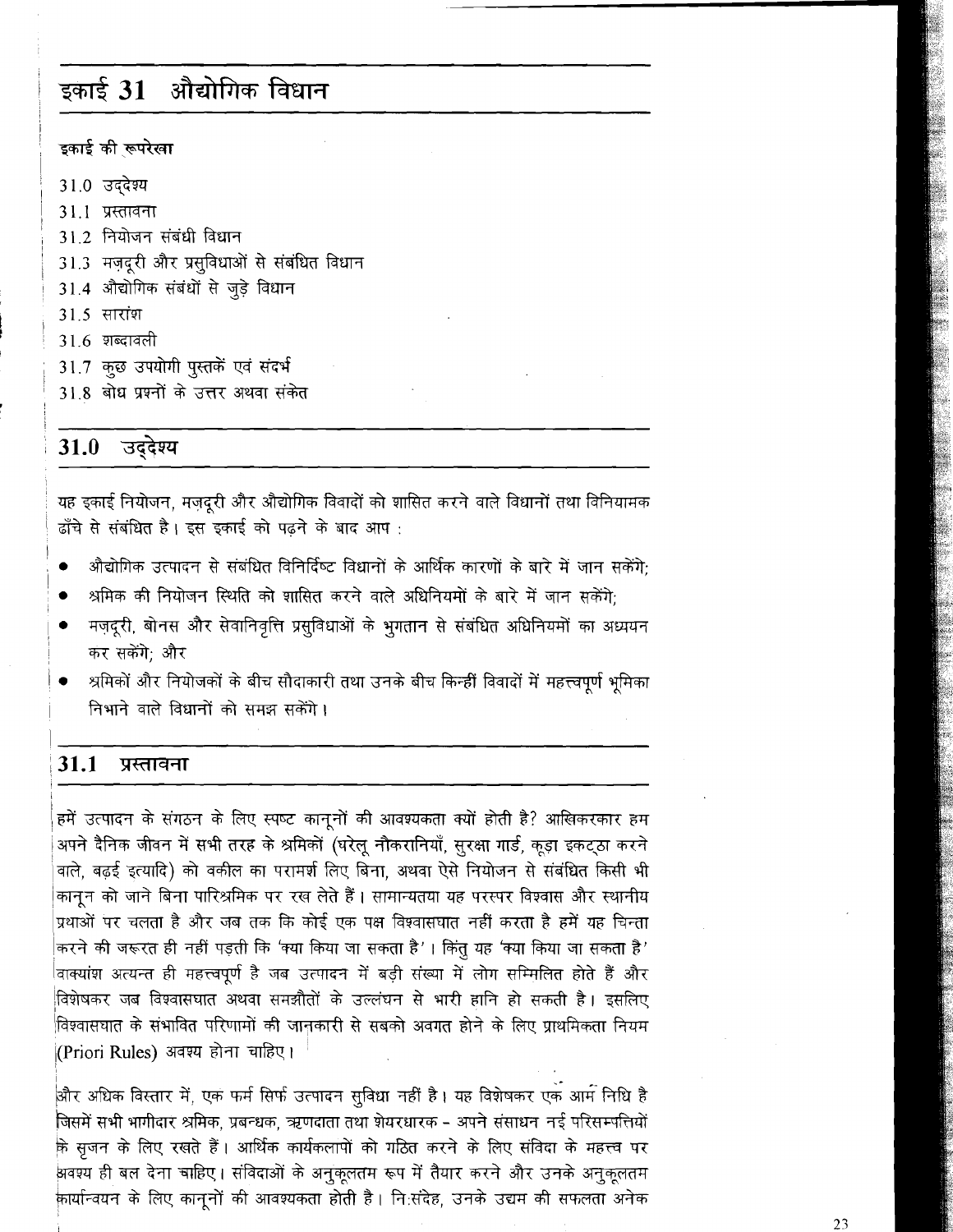कारकों पर निर्भर करेगी जैसे उनके सहयोग का इतिहास, एक दूसरे पर विश्वास करने की क्षमता, सूचना का आदान-प्रदान और इन सबसे अधिक महत्त्वपूर्ण बाज़ार दशाएँ। चूँकि उनके आदानों पर स्वामित्व से अधिशेष पर उनका अंतिम दावा निर्धारित होता है, भागीदारों के हितों में भी टकराव होता है जो उनके सहयोग को अस्थिर कर देता है। अतएव, ऐसे टकरावों को नियंत्रण में रखने के लिए उपयुक्त विधानों और विनियमों की आवश्यकता होती है। ऐसे नियमों के बिना, बड़े पैमाने पर उत्पादन का संगठन नहीं किया जा सकता है। उदाहरणस्वरूप, यदि सहमत मज़दूरी पर श्रमिकों के दावा के संरक्षण के लिए कोई कानून नहीं होता तो अनेक नियोजक काम हो जाने के बाद और इस आशा में कि समस्या पैदा करने वाले श्रमिक ऐसे फर्मों से दूर ही रहें, मज़दूरी के भुगतान में चूक करने के प्रलोभन में पड़ जाता। अतएव, हमें यह आश्वस्त करने के लिए कि सभी भागीदारों को उनका दावा मिलेगा, प्राय: हरबार यह सुनिश्चित करने के लिए कि पारस्परिक लाभ की सभी संभावनाओं का लाभ उठाया जाए, कानून की आवश्यकता पड़ती है।

इस तर्क को दक्षता तर्क कहते हैं क्योंकि यह औद्योगिक कार्यकलापों का संचालन सुनिश्चित करने के लिए कानून की भूमिका पर बल देता है। किंतु अन्य दृष्टिकोण भी हैं जो प्रत्येक को न्याय और सामाजिक कल्याण के आधार पर कानून की आवश्यकता का औचित्य सिद्ध करते हैं। ये दोनों दृष्टिकोण एक दूसरे के पूरक के रूप में देखे जा सकते हैं।

यह दक्षता दृष्टिकोण दो मुख्य परिणामों को सामने रखता है जिसके माध्यम से दक्षता कार्य करता है : (क) घटनोत्तर प्रभाव और (ख) प्रत्याशित प्रभाव। घटनोत्तर प्रभाव का अभिप्राय अवसरवादी व्यवहार को दंडित करना और हानियों के लिए क्षतिपूर्ति करना है। एक बार क्षति पहुँचाने के बाद कानून दंडात्मक भूमिका निभाता है। किंतु सहयोग के लिए सहमति के चरण में प्रत्याशित प्रभाव के संबंध में, कानून उत्पादन में भागीदारी के लिए प्रोत्साहन का प्रावधान करता है। दोनों का संयुक्त प्रभाव अधिक से अधिक आर्थिक कार्यकलापों को प्रोत्साहित करता है। किंतु हो सकता है यह आवश्यक रूप से सृजित अधिशेष का 'समुचित' वितरण नहीं कर सके। यही कारण है कि सामाजिक हित तर्क अत्यन्त ही महत्त्वपूर्ण है। अतिरिक्त कानून और विनियम प्रत्येक पक्ष को उसका समुचित हिस्सा सुरक्षित करने में सहायता करते है। उदाहरणस्वरूप, कभी-कभी वितरण न्याय दक्षता का समर्थन करता है : जब श्रमिकों को बोनस दिया जाता है, सकल लाभ में वृद्धि का प्रयास उनके हित में है जो वास्तव में श्रमिकों को मूल मज़दूरी के अतिरिक्त उनके आय को बढ़ाता है। इसी प्रकार, सामाजिक न्याय अथवा लिंग समानता के लिए सरकार को अनुसूचित जाति/अनुसूचित जनजाति के लिए नौकरियों में आरक्षण अथवा समान कार्य के लिए समान वेतन का विधान पारित करने की आवश्यकता पड़ सकती है। इसी तरह से न्यूनतम मज़दूरी से नीचे भुगतान अवैध घोषित कर दिया जाना चाहिए, यदि सभी नियोजित श्रमिकों के लिए न्यूनतम जीवन स्तर सुनिश्चित करना सामाजिक उद्देश्य है।

इस इकाई में हम अपना ध्यान तीन प्रकार के विधानों पर केन्द्रित करेंगे; (क) नियोजन संबंधी कानून (ख) मज़दूरी और प्रसुविधाओं से संबंधित कानून, और (ग) औद्योगिक विवाद कानून । यहाँ यह ध्यान रखना महत्त्वपूर्ण है कि भारत में श्रम समवर्ती सूची में सम्मिलित है। इसका अभिप्राय यह है कि यह राज्यों और केन्द्र दोनों के क्षेत्राधिकार के अन्तर्गत हैं। अतएव, प्राय: सभी केन्द्रीय अधिनियमों का तद्नुरूपी राज्य स्तरीय अधिनियमों द्वारा अनुसरण किया जाता है, जो अनिवार्य रूप से उन्हें अधिक व्यवहृत (operational) और स्थानीय आवश्यकताओं के अनुरूप संवेदनशील बनाता है। हमारी चर्चा मुख्य रूप से केन्द्रीय अधिनियमों तक ही सीमित रहेगी।

## बोध प्रश्न 1

1) औद्योगिक उत्पादन संगठित करने के लिए हमें विधानों की आवश्यकता क्यों पड़ती है?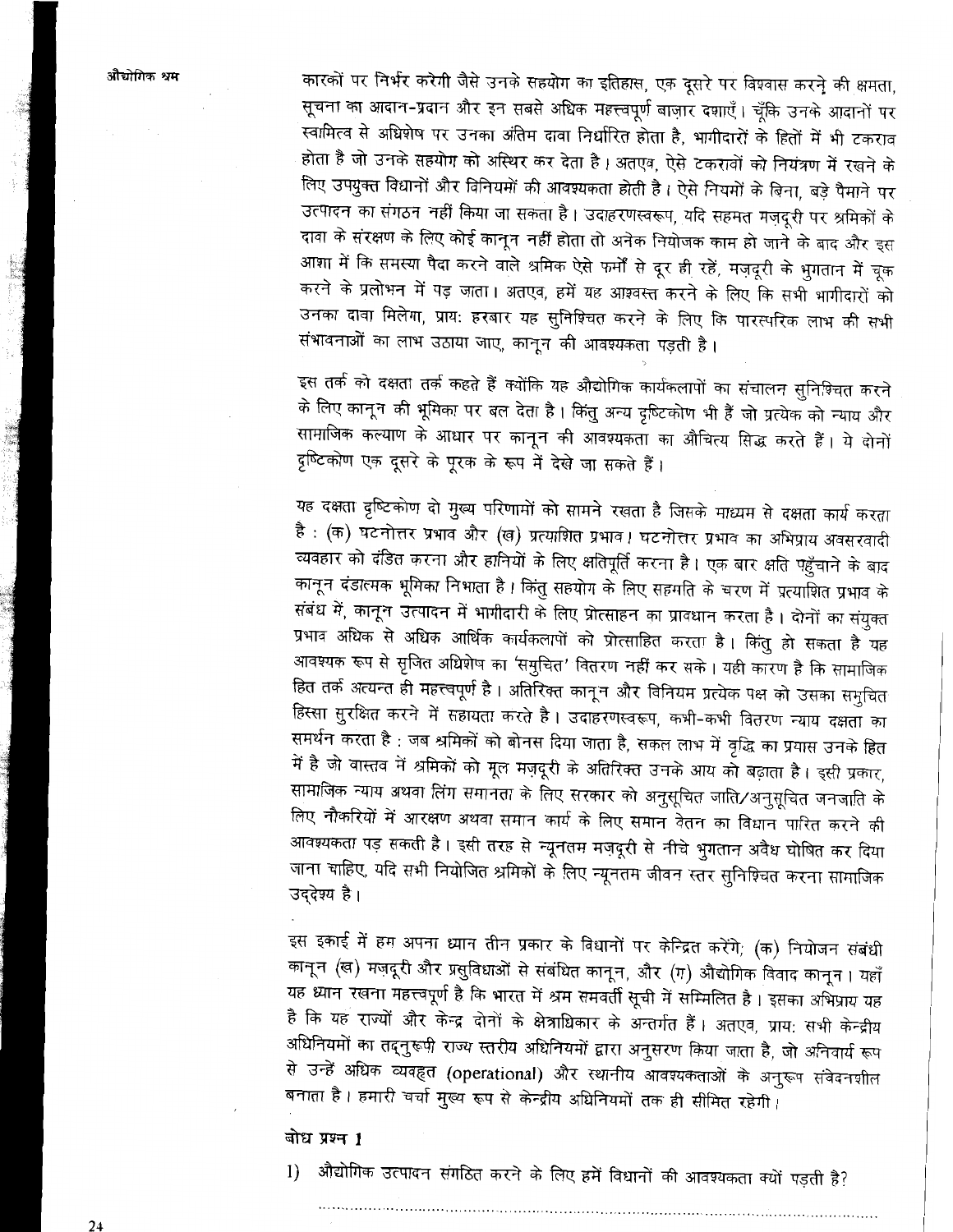औद्योगिक विधान के लिए दक्षता तर्क की विवेचना कीजिए?  $(2)$ 

#### नियोजन संबंधी विधान  $31.2$

मल अधिनियम जो एक औद्योगिक कर्मचारी की प्रस्थिति और नियोजक के साथ उसका/उसकी संबंध को परिभाषित करता है "औद्योगिक नियोजन (स्थायी आदेश) अधिनियम, 1946'' कहा जाता है। यह पहली बार 1946 में पारित हुआ तथा बाद में इसमें अनेक बार संशोधन किए गए। इस केन्द्रीय अधिनियम में भर्ती की शर्तें, स्थायीकरण, कदाचार, सेवा-मक्ति, अनुशासनात्मक कार्रवाई, .<br>छुट्टी, अवकाश इत्यादि और नियोजकों द्वारा अधिक से अधिक यथावत् शब्दों में अपने कर्मचारियों को इन शर्तों से अवगत कराना अपेक्षित है। यह अधिनियम पूरे भारत में और इस समय सभी प्रतिष्ठानों जिसमें 50 या अधिक श्रमिक नियोजित किए जाते हैं अथवा पिछले 12 महीनों में किसी भी दिन नियोजित थे. पर लाग है।

कतिपय महत्त्वपूर्ण मानदंडो को निर्धारित करने में औद्योगिक नियोजन अधिनियम के साथ-साथ अन्य अनेक अधिनियम भी महत्त्वपूर्ण भूमिका निभाते हैं। उदाहरण के लिए, कानूनी दृष्टि से, फैक्टरी किसे माना जाए अथवा 'श्रमिक कौन है और कौन नहीं है, यह परिभाषित करना अत्यन्त ही महत्त्वपूर्ण है। इन परिभाषाओं के लिए और नियोजन को बुनियादी रूप से पहचानने के लिए हमें कुछ प्रसिद्ध केन्द्रीय अधिनियमों का उल्लेख करना चाहिए:

(1) कारखाना श्रमिकों के लिए कारखाना अधिनियम, 1948 (2) खान श्रमिकों के लिए खान अधिनियम, 1952 (3) रेलवे श्रमिकों के लिए भारतीय रेल अधिनियम, 1890 और 1956 संशोधन (4) पत्तन श्रमिकों के लिए डॉक श्रमिक (नियोजन का विनियमन) अधिनियम 1948 (5) जल-भृतल परिवहन में सम्मिलित श्रमिकों के लिए मोटर परिवहन श्रमिक अधिनियम, 1961 (6) खुदरा व्यवसाय, दुकानों और वाणिज्यिक प्रतिष्ठानों में श्रमिकों के लिए साप्ताहिक अवकाश दिन<sup>ु</sup> अधिनियम, 1942।

इनमें से, नि:संदेह कारखाना अधिनियम, 1948 सबसे महत्त्वपूर्ण है और इसके दायरे में उद्योगों के वार्षिक सर्वेक्षण द्वारा सर्वेक्षण किए गए उद्योगों का बहुत बड़ा हिस्सा सम्मिलित है। इस अधिनियम में 'कारखाना' 'श्रमिक' और 'कर्मचारी' की भी परिभाषा की गई है, जैसा कि इकाई 30 में वर्णित है। तथापि, यह अधिनियम अनेक सेवाओं, जैसे परिवहन, अथवा खुदरा व्यवसाय पर लागू नहीं है। अतएव इन उद्योगों को दायरे में लेने के लिए अलग अधिनियमों की आवश्यकता थी। यहाँ हमें नोट करना चाहिए कि इन अधिनियमों में से प्रत्येक और उनके राज्य स्तरीय प्रतिलेख के, उनके प्रयुक्ति की प्रकृति के स्पष्ट अंतर के कारण अलग-अलग क्षेत्राधिकार विस्तार थे। उदाहरण के लिए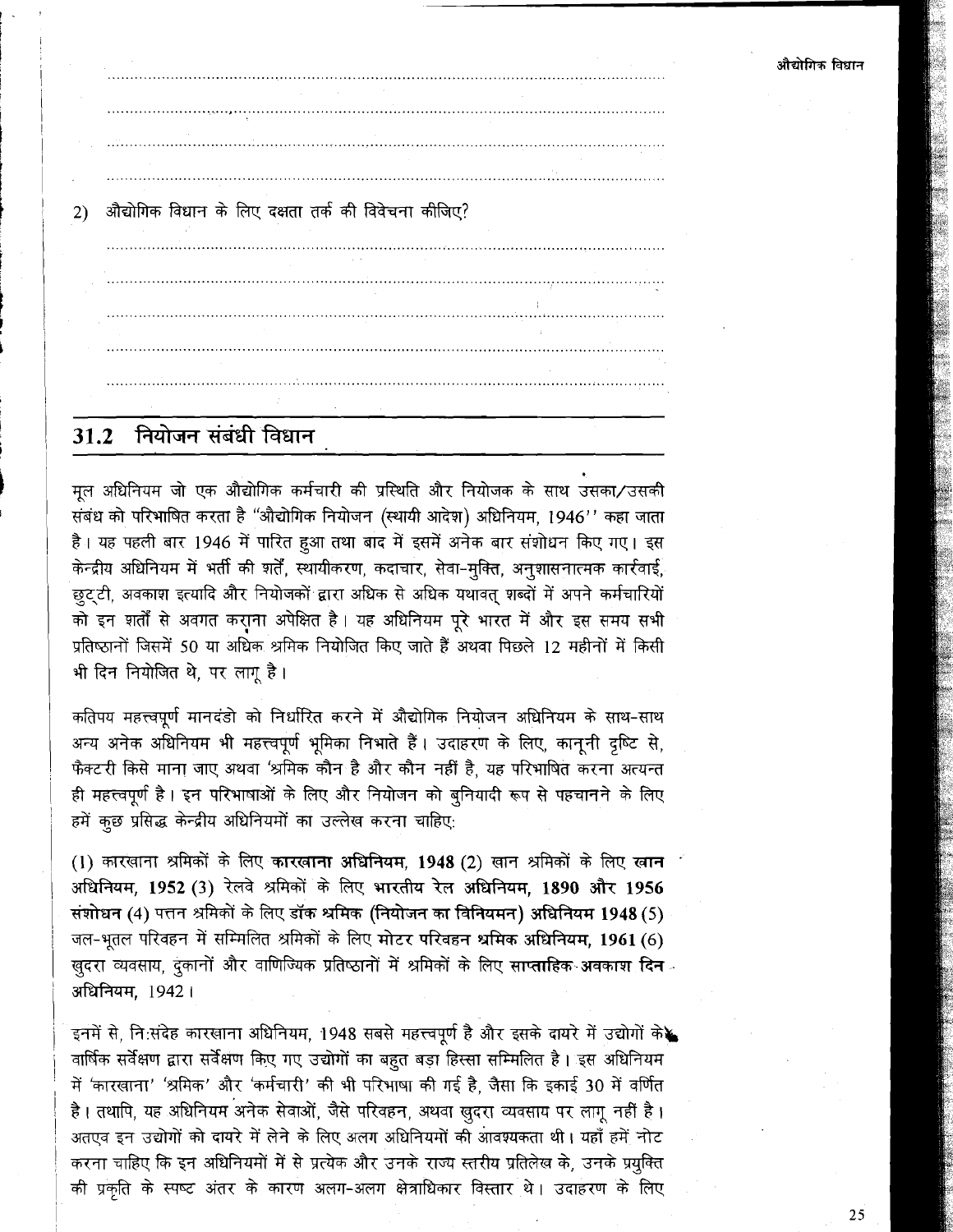कारखाना अधिनियम, 1948 पिछले पूर्ववर्ती बारह महीनों में किसी भी कार्य दिवस को विद्युत का प्रयोग करने वाले और 10 श्रमिकों को (अथवा विद्युत का प्रयोग नहीं करने वाले और 20 श्रमिकों को) नियोजित करने वाले कारखानों पर लागू है जबकि मोटर परिवहन श्रमिक अधिनियम, 1961 पाँच या अधिक श्रमिकों वाले प्रतिष्ठानों पर लागू होता है। फिर यह देखा जा सकता है कि औद्योगिक नियोजन अधिनियम में विनिर्दिष्ट बृहत् आकार अपेक्षाओं के कारण इसके अनेक उपबंध परिवहन श्रमिकों पर लागू नहीं हो सकते हैं। इसी तरह के सदृश मामलों में, अन्य औद्योगिक श्रमिकों के साथ समानता कायम रखने के लिए अलग अधिनियम बनाए गए थे।

अब हम सामाजिक हितों के उद्देश्य से बनाए गए कुछ उपबंधों और अधिनियमों का उल्लेख करते हैं ।

(1) कार्य के स्थान पर महिलाओं के संरक्षण के लिए कारखाना अधिनियम, 1948 रात्रि शिफ्ट में महिलाओं को मज़दूरी पर रखने से निषिद्ध करता है। (2) बंधित श्रम पद्धति {उत्सादन (Abolition)} अधिनियम, 1976 का उद्देश्य बंधित श्रम की कुल्यात समस्या का उन्मूलन करना है। (3) बाल श्रम को विनियमित करने और अंत: इसके समुल विनाश के लिए दो महत्त्वपर्ण अधि ानियम है। बालक (श्रम गिरवीकरण) अधिनियम 1933 और बालक श्रम (प्रतिषेध और विनियमन) अधिनियम, 1986। पहले अधिनियम (1933 का) ने बाल (15 वर्ष की आयु से कम) श्रम को पूर्णतया ग़ैर कानूनी घोषित कर दिया तथा किसी भी उल्लंघन के लिए माता-पिता अथवा अभिभावकों को दोषी माना। तथापि, चूँकि इस कानन का प्रवर्त्तन कठिन था और बाल श्रम को मज़दूरी पर रखने की प्रथा जारी रही, एक अधिक यथार्थवादी कानून 1986 में पारित किया गया जिसने कतिपय प्रतिबंधों (जैसे कोई रात्रि शिफ्ट नहीं, कोई समयोपरि कार्य नहीं) के अधीन कछ उद्योगों में बाल श्रम की अनुमति दी। अनेक उद्योगों, जिन्हें बाल स्वास्थ्य के लिए खतरनाक अथवा बाधक माना जाता है, में बाल श्रम नियोजन कठोरतापूर्वक निषिद्ध है। कालीन बुनाई और पटाखे दो ऐसे उद्योग हैं। (4) अंत: ठेका श्रम (विनियमन और उत्सादन) अधिनियम, 1970 ने कतिपय प्रकार की श्रम प्रथाओं जो प्रचलन में थी, किंतु जिसे सरकार द्वारा हतोत्साहित किया गया (जिसने सभी नियाजनों को स्थायी करने के लक्ष्य को पोषित किया था) को मान्यता दी। इस अधिनियम ने जहाँ ऐसे कर्मचारियों (जो औद्योगिक नियोजन अथवा सदृश अधिनियमों में विनिर्दिष्ट शर्तों के अलावा पृथक् ठेका संबंधी शर्तों पर कार्य करने के लिए सहमत होते हैं) को कानूनी सुरक्षा देने की आवश्यकता को मान्यता प्रदान करते हुए इस प्रथा की अंत: समाप्ति को लक्ष्य बनाया। किंतु जैसा कि हम जानते हैं, इस समय न सिर्फ निजी उद्योगों में अपितु सरकार में भी ठेका श्रमिकों को मजदूरी पर रखने की प्रथा अधिक से अधिक लोकप्रिय होती जा रही है।

#### बोध प्रश्न 2

1) औद्योगिक नियोजन अधिनियम (स्थायी आदेश), 1946 के मूल उद्देश्य क्या हैं, चर्चा कीजिए? 2) कारखानों, खानों, पत्तन और रेलवे में नियोजन को शासित करने वाले चार अधिनियम लिखिए।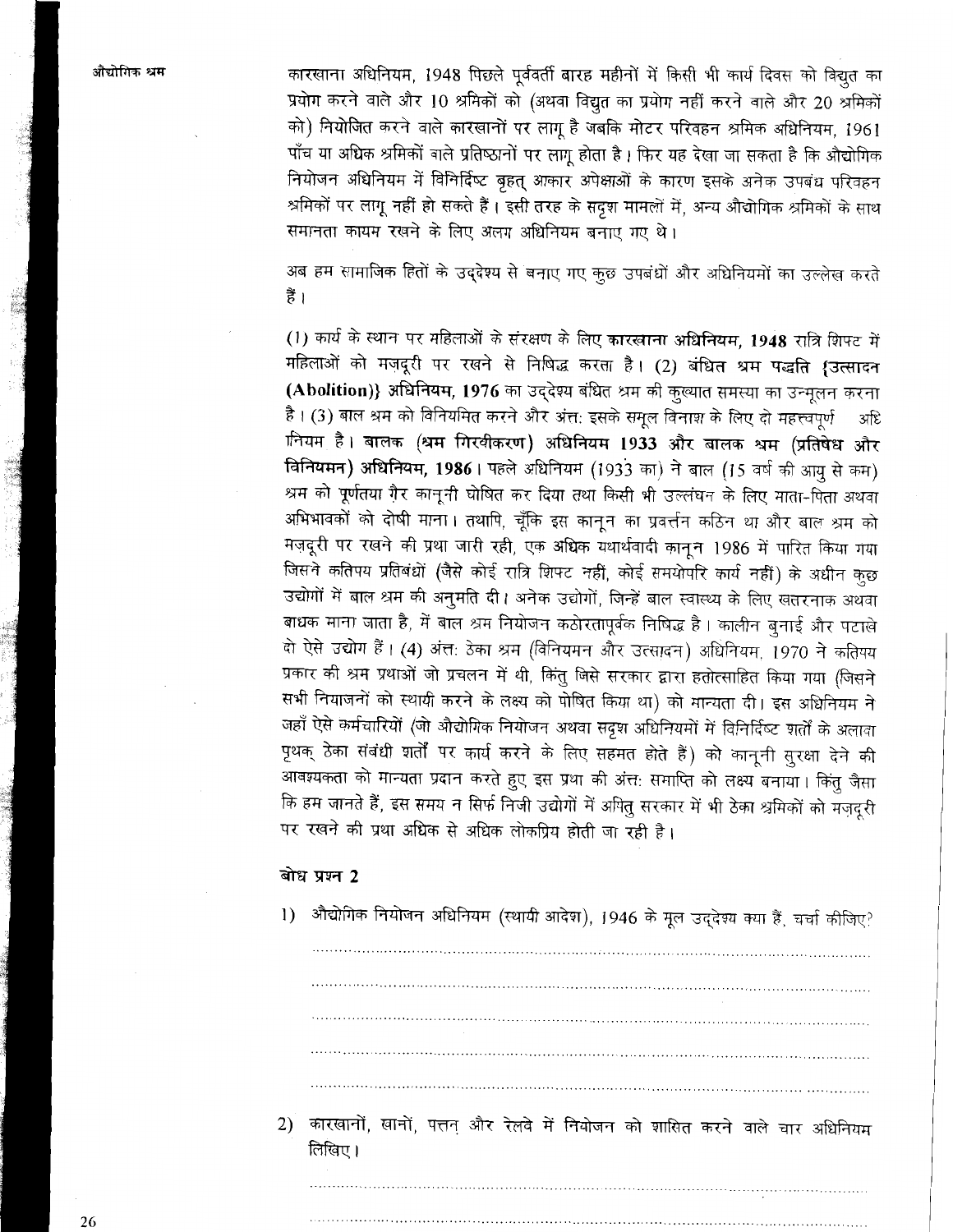## 3) सही के लिए 'हाँ' और गलत के लिए 'नहीं' लिखिए।

- क) कारखानों में पुरुषों की भाँति महिलाओं को रात्रि शिफ्ट में नियोजित करना कानूनी है ।
- ख) बाल श्रम सदैव ही गै़रकानूनी नहीं हैं।
- ग) साप्ताहिक अवकाश दिन अधिनियम, 1942 सरकारी कार्यालयों में अवकाश से संबंधित हैं।
- घ) औद्योगिक नियोजन अधिनियम पूरे भारत में लागू है।

#### मज़दूरी और प्रसुविधाओं से संबंधित विधान  $31.3$

किसी श्रमिक के उपार्जन (आमदनी) में विशेष रूप से अनेक संघटक होते हैं जैसे मूल मज़दूरी, मंहगाई भत्ता, बोनस, कतिपय वस्तु-रूप प्रसुविधा (जैसे चिकित्सा अथवा कार्य स्थान पर खाद्य), और आस्थगित संदाय जैसे सेवानिवृत्ति प्रसुविधा। चूँकि मज़दूरी अनेक रूप में दी जाती हैं एवं दीर्घकालीन नियोजन में इसके महत्त्वपूर्ण निहितार्थ होते हैं, और तद्नुसार श्रमिकों के हितों की सुरक्षा के लिए कानून बनाए गए हैं। तथापि, जिस मूल अवधारणा पर सरकार ने मजदूरी विधानों को अधिनियमित किया वह यह था कि कम मजदरी अर्जित करने वाले श्रमिकों को विधान के माध्यम से विशेष सुरक्षा की आवश्यकता है जबकि अधिक मज़दूरी अर्जित करने वाला श्रमिक, यदि चूक अथवा संविदा भंग होती है तो स्वयं ही कानूनी उपचार प्राप्त कर सकता है। इस प्रकार विभिन्न विधान पारित किए गए हैं जिनके माध्यम से नियोजकों को श्रमिकों, विशेषकर कम मज़दूरी अर्जित करने वाले श्रमिकों के प्रति अपना वित्तीय उत्तरदायित्व पूरा करना अपेक्षित है।

मज़दूरी के मामले में पहला महत्त्वपूर्ण अधिनियम मज़दूरी संदाय अधिनियम (Payment of Wages Act), 1936 था जिसका लक्ष्य मज़दूरी का तूरंत तथा नियमित भूगतान और नियोजकों द्वारा जानबूझकर चूक करने एवं श्रमिकों के शोषण को रोकना था। इस अधिनियम ने राज्य को औद्योगिक प्रतिष्ठानों में मज़दूरी पद्धति की निगरानी करने और दोषी पाए गए नियोजकों पर भारी जुर्माना करने की शक्ति प्रदान की। उद्योग की दृष्टि से इस अधिनियम का दायरा अत्यधिक विस्तृत है क्योंकि इसके क्षेत्राधिकार में कारखाना अधिनियम, 1948 के अंतर्गत आने वाले कारखाने, रेलवे, निर्माण, उद्योग, खान, मोटर परिवहन सेवाएँ, बागान और अनेक अन्य उद्योग आते हैं। किंतु इस अधिनियम का संरक्षण किस श्रमिक को मिलेगा यह निर्धारित करने के लिए अधिकतम मज़दूरी सीमा नियत की गई है। 1982 के इसके संशोधन के अनुसार, इस अधिनियम के अन्तर्गत वे श्रमिक आते हैं जो एक महीने में 1600 रु. से कम अर्जित करते हैं। स्पष्ट है, श्रमिकों की दृष्टि से इस अधिनियम का दायरा सिकूड़ता जा रहा है, क्योंकि यह अधिकतम सीमा बहुत ही कम है और निश्चित तौर पर पिछले बीस वर्षों से इसमें संशोधन की त्तकाल आवश्यकता है।

संभवत: न्यूनतम मज़दूरी अधिनियम 1948, अधिक सफल अधिनियम रहा है, जिसमें कृषि सहित सभी प्रकार के नियोजन और व्यवसायों के लिए समुचित सरकार, केन्द्र अथवा राज्य, द्वारा न्यूनतम मज़दूरी नियत करना और समय-समय पर उनमें संशोधन करना अपेक्षित है। चूँकि इस अधिकार के प्रयोग का राजनीतिक महत्त्व है, राज्य सरकारें स्थानीय परिस्थितियों के अनुसार न्यूनतम मज़दूरी <sup>!</sup>नियत करने (अथवा संशोधन करने) पर पूरा-पूरा ध्यान देती हैं। तथापि, न्यूनतम मज़दूरी लागू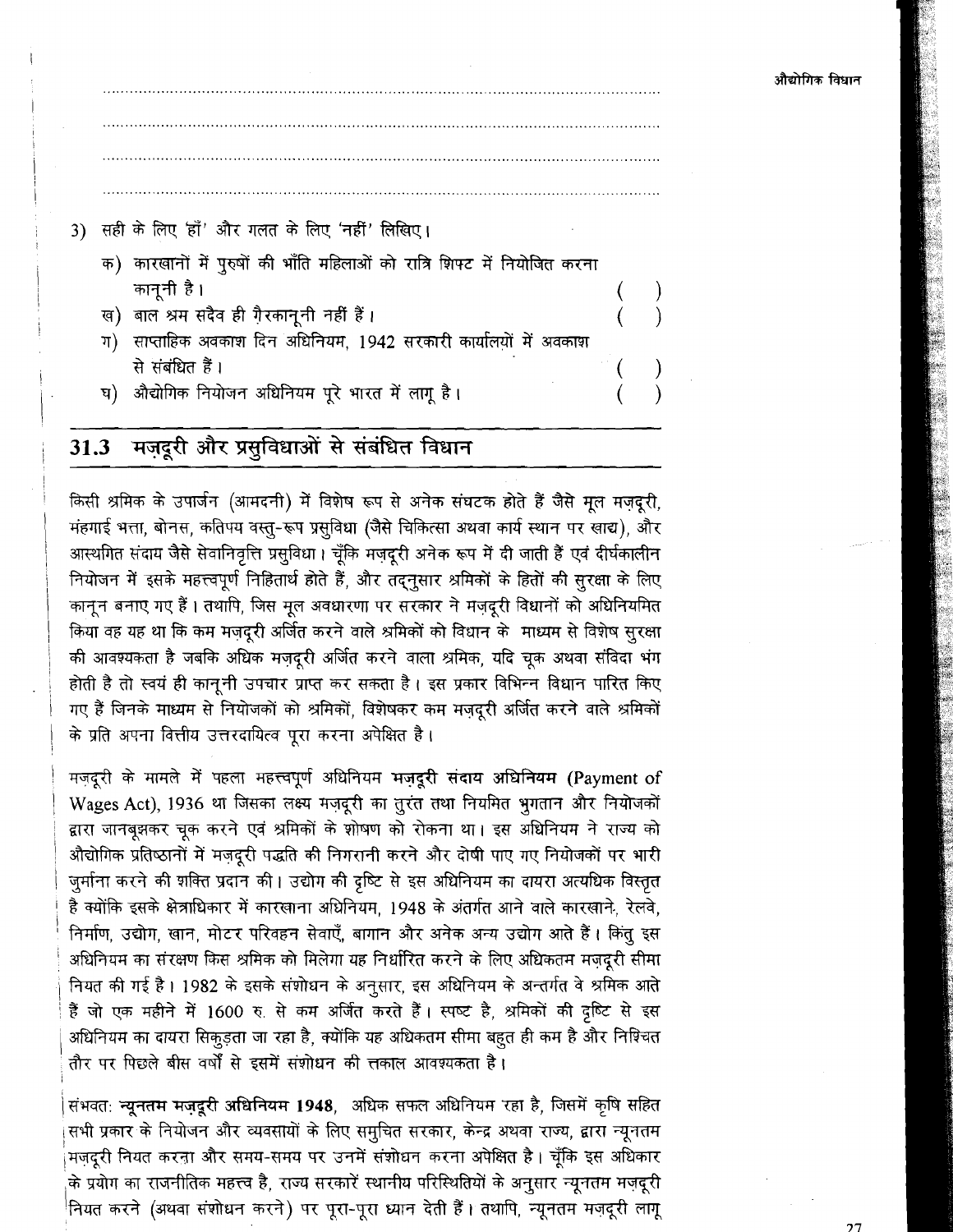करना अभी भी एक समस्या है। किंतु यह अधिनियम निश्चित रूप से उन श्रमिकों के हाथ मजबूत करता है जो अधिक संगठित हैं।

उपर्यक्त दो अधिनियम जहाँ कतिपय स्तर के ऊपर मूल मज़दूरी का भूगतान नियोजक के मौलिक उत्तरदायित्व के रूप में सुनिश्चित करते हैं, वहीं बोनस संदाय अधिनियम, 1965 में अधिशेष के एक हिस्से की भी गारंटी की गई है। इसके वर्तमान स्वरूप में (1970-72 में कतिपय संशोधन के पश्चात्) कारखाना अधिनियम, 1948 के अंतर्गत सभी कारखाने और बीस या अधिक श्रमिक (एक वर्ष के दौरान किसी भी दिन) नियोजित करने वाले सभी अन्य प्रतिष्ठानों को अपने सभी कर्मचारियों को उनके वार्षिक वेतन अथवा मज़दूरी का 8.33 प्रतिशत की दर से बोनस का भुगतान करना चाहिए। इतना ही नहीं बोनस का भुगतान लाभ अर्जित करने के सापेक्षिक नहीं है। घाटा उठाने वाले फर्म को भी इस दायित्व का पालन करना होगा। इस दृष्टि से बोनस मूल मज़दूरी के सदृश है और दोनों में अंतर सिर्फ इसकी बारम्बारता तथा भुगतान के समय के संबंध में ही है।

प्रसुविधा संघटक के संबंध में, दो अधिनियम आकस्मिक चोट, मृत्यू, और नि:शक्ता के लिए उपबंध करते हैं : श्रमिक प्रतिकर अधिनियम, 1923 और कर्मचारी राज्य बीमा अधिनियम, 1948। सामान्यतया कर्मचारी इन दोनों अधिनियमों के दायरे में नहीं आते हैं। पहला अधिनियम कार्य से संबंधित दुर्घटनाओं के मामले में नियोजकों पर क्षतिपूर्ति के भूगतान का दायित्व डालता है और इसमें राज्य सरकारों की क्षतिपूर्ति को न्यूनतम तथा अधिकतम राशि विनिर्दिष्ट करने (और समय-समय पर संशोधन करने) का अधिकार दिया गया है। दूसरी ओर दूसरे अधिनियम ने बीमा व्यवस्था के सृजन का मार्ग प्रशस्त किया है। प्रतिमाह 6500 रु. से अधिक अर्जित करने वाले श्रमिकों के लिए तीन पक्षों - नियोजकों, कर्मचारियों और सरकारों (केन्द्र, राज्य अथवा स्थानीय) द्वारा प्रशासित और वित्तपोषित अस्पतालों और क्लिनिकों का बहुत विस्तृत नेटवर्क है जिसमें वे और उनके परिवार के सदस्य मातृत्व प्रसुविधा, औद्योगिक चोटों का उपचार और सामान्य चिकित्सीय देखभाल की सुविधा ले सकते हैं। कर्मचारी राज्य बीमा अधिनियम पूरे भारत में लागू है और इसके अंतर्गत सभी फैक्टरियाँ जो विद्युत से चलती हैं तथा 10 या अधिक व्यक्तियों को नियोजित करती हैं और दुकान, थिएटर, होटल इत्यादि जैसे प्रतिष्ठान आते हैं। वर्ष 1998 में, ई एस आई स्कीम 22 राज्यों के 640 केन्द्रों में चल रही थी जिसके अंतर्गत 8.36 मिलियन कर्मचारी और कुल 35.29 मिलियन लाभार्थी थे।

अंत में, हम सेवानिवृत्ति प्रसुविधा पर विचार करते हैं। जैसा कि भलीभाँति मालूम है, दीर्घकालीन नियोजन के साथ सदैव ही सामान्यतया सेवा निवृत्ति-पश्चात् प्रसुविधा के रूप में, आस्थगित भुगतान जुड़ा रहता है जो श्रमिक के कार्यकाल के अंतिम चरण में उसके अपने वेतन और सिवानिवृत्ति योजना' में उसके अपने अंशदान पर निर्भर करता है। इसके दो प्रभाव होते हैं : श्रमिकों को कड़ी मेहनत के लिए प्रोत्साहन और वृद्धावस्था बीमा। सामान्यतया, सेवानिवृत्ति योजना नियोजक और कर्मचारी दोनों के अंशदान पर आधारित होता है और पूरे विश्व में सरकारें उन्हें खूब प्रोत्साहित करती हैं ।

कर्मचारी भविष्य निधि और प्रकीर्ण उपबंध अधिनियम, 1952 सभी कारखानों और अन्य प्रतिष्ठानों के लिए अपने कर्मचारियों के लिए भविष्य निधि की स्थापना अनिवार्य करता है। आरम्भ में इस अधिनियम की सीमा अत्यन्त सीमित थी और यह सिर्फ 6 उद्योगों पर लागू था। किंतु 1998 में इसके दायरे का विस्तार 177 उद्योगों तक किया गया और 2.99 लाख प्रतिष्ठान इस कार्यक्रम में सम्मिलित हुए। 212.20 लाख अभिदाताओं को वृद्धावस्था बीमा लाभ प्रदान किया गया। इस स्कीम के अनुसार, नियोजक और कर्मचारी दोनों, भविष्य निधि ट्रस्ट में प्रत्येक, कर्मचारी की मूल मज़दूरी का लगभग 10 प्रतिशत की दर से, अंशदान करते हैं और यह कोष समय के साथ बढ़ता जाता है (प्रतिवर्ष 12 प्रतिशत की दर से ब्याज अर्जित करता है।) कर्मचारी सेवानिवृत्ति के पश्चात् संचित राशि निकालता है। कर्मचारी परिवार पेंशन, स्कीम 1971 के नाम से 1971 में एक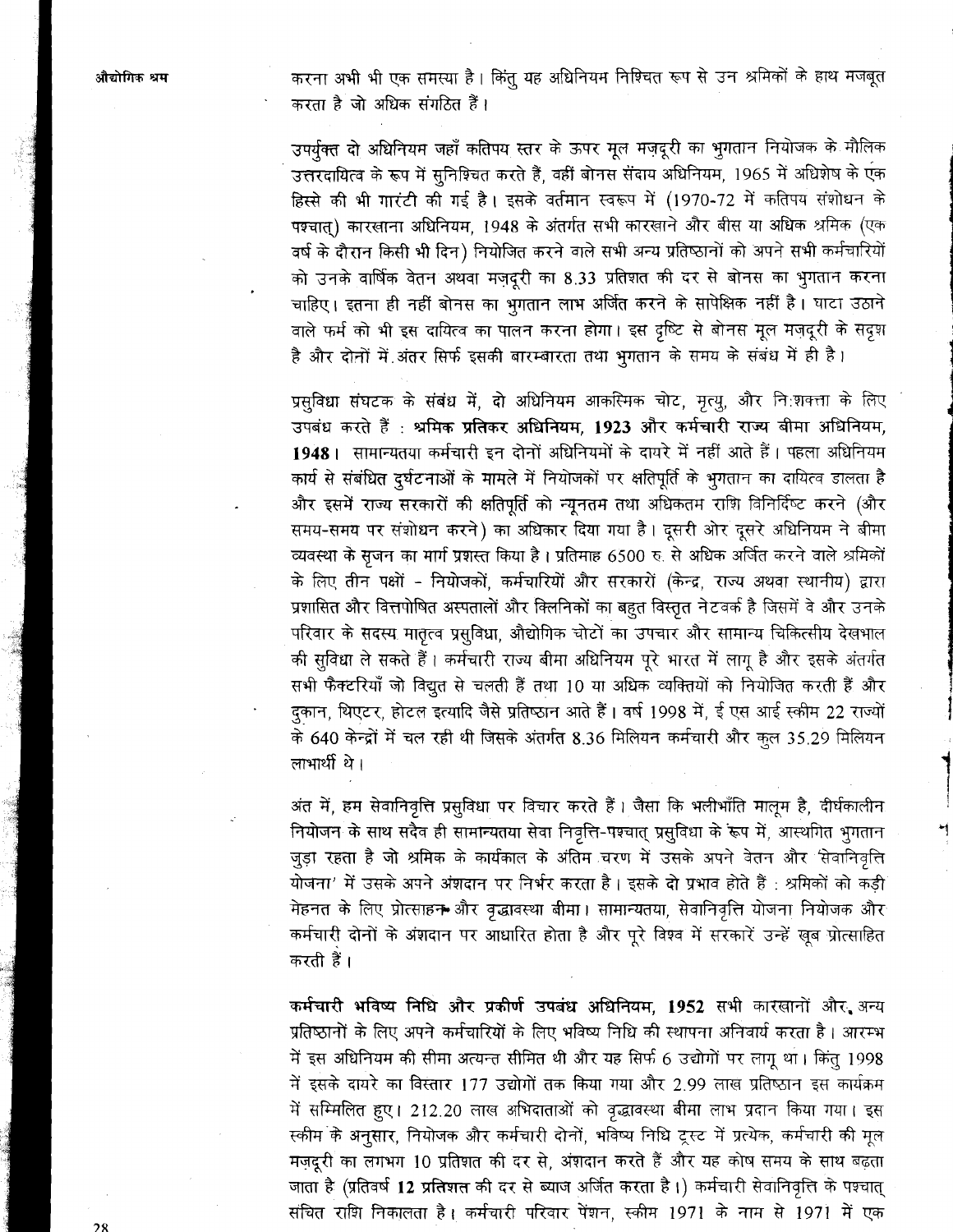थोड़ी-सी भिन्न स्कीम शुरू की गई, जिसमें एक मुश्त निकासी के स्थान पर, सेवानिवृत्त व्यक्ति अथवा उसके उत्तरजीवी को मासिक पेंशन मिलेगा।

### बोध प्रश्न 3

| $\bf{1}$ | मज़दूरी और बोनस से संबंधित मुख्य अधिनियमों का वर्णन कीजिए।                                 |                                                                           |  |   |  |  |  |  |
|----------|--------------------------------------------------------------------------------------------|---------------------------------------------------------------------------|--|---|--|--|--|--|
|          |                                                                                            |                                                                           |  |   |  |  |  |  |
|          |                                                                                            |                                                                           |  |   |  |  |  |  |
|          |                                                                                            |                                                                           |  |   |  |  |  |  |
|          |                                                                                            |                                                                           |  |   |  |  |  |  |
|          |                                                                                            |                                                                           |  |   |  |  |  |  |
| 2)       | क्या मज़दूरी संदाय अधिनियम, 1936 का दायरा समय के साथ विस्तृत हो रहा है? व्याख्या<br>कीजिए। |                                                                           |  |   |  |  |  |  |
|          |                                                                                            |                                                                           |  |   |  |  |  |  |
|          |                                                                                            |                                                                           |  |   |  |  |  |  |
|          |                                                                                            |                                                                           |  |   |  |  |  |  |
|          |                                                                                            |                                                                           |  |   |  |  |  |  |
|          |                                                                                            |                                                                           |  |   |  |  |  |  |
| 3)       |                                                                                            | सही के लिए (हाँ) और गलत के लिए (नहीं) लिखिए।                              |  |   |  |  |  |  |
|          | क)                                                                                         | बोनस संदाय अधिनियम सिर्फ लाभ अर्जित करने वाले कारखानों पर लागू            |  |   |  |  |  |  |
|          |                                                                                            | होता है ।                                                                 |  |   |  |  |  |  |
|          | ख)                                                                                         | न्यूनतम मज़दूरी अधिनियम, 1948 प्रबन्धकों पर लागू नहीं होता है।            |  |   |  |  |  |  |
|          | ग)                                                                                         | मज़दूरी संदाय अधिनियम, 1936 कम मज़दूरी वाले श्रमिकों पर लागू<br>होता है । |  | I |  |  |  |  |
|          | प)                                                                                         | कर्मचारी राज्य बीमा अधिनियम न सिर्फ कर्मचारी, अपितु उसके/उसकी             |  |   |  |  |  |  |
|          |                                                                                            | परिवार के सदस्यों के लिए भी चिकित्सा बीमा का उपबंध करता है।               |  |   |  |  |  |  |
|          |                                                                                            |                                                                           |  |   |  |  |  |  |

#### $31.4$ औद्योगिक संबंधों से जुड़े विधान

.<br>मज़दूरी संबंधी बातचीत, अन्य सामूहिक सौदाकारी और संबंधित औद्योगिक विवा<mark>दों</mark> के संदर्भ में .<br>औद्योगिक विधान अत्यन्त ही महत्त्वपूर्ण हो जाते हैं। चूँकि जब सहयोग विफल हो जाता है, कानून .<br>की शक्ति उसी समय सबसे अधिक महसूस की जाती है, यह स्वाभाविक है कि कर्मचारी और नियोजक न्यूनतम खर्च पर समुचित सहमति पर पहुँच जाएँ यह सुनिश्चित करने के लिए विधानों के व्यापक समूह की आवश्यकता होती है। यहाँ कानून का उद्देश्य प्रत्येक व्यक्ति को न्याय दिलाना और कुशलता प्राप्त करना है। वितरणीय उद्देश्य की माँग है कि सामूहिक सौदाकारी का परिणाम समूचित' हो अर्थात् एक ही पक्ष सभी फायदों को नहीं हड़प ले। कुशलता उद्देश्य तब पूरा होता है जब हम न्यूनतम समय की बर्बादी करके और बिना व्ययपूर्ण कार्रवाइयों जैसे हड़तालों और तालाबंदियों के सहमति पर पहुँच जाते हैं। नि:संदेह, ये दो उद्देश्य शायद ही पूरा हो पाते हैं और हड़ताल अथवा सौदाकारी जैसे गतिरोध आम हैं। अतएव, कानून को निलंबित सौदाकारी (गत्यावरोध की स्थिति) को भी ध्यान में रखना चाहिए और सुनियोजित कार्रवाइयों की सीमा अवश्य औद्योगिक विधान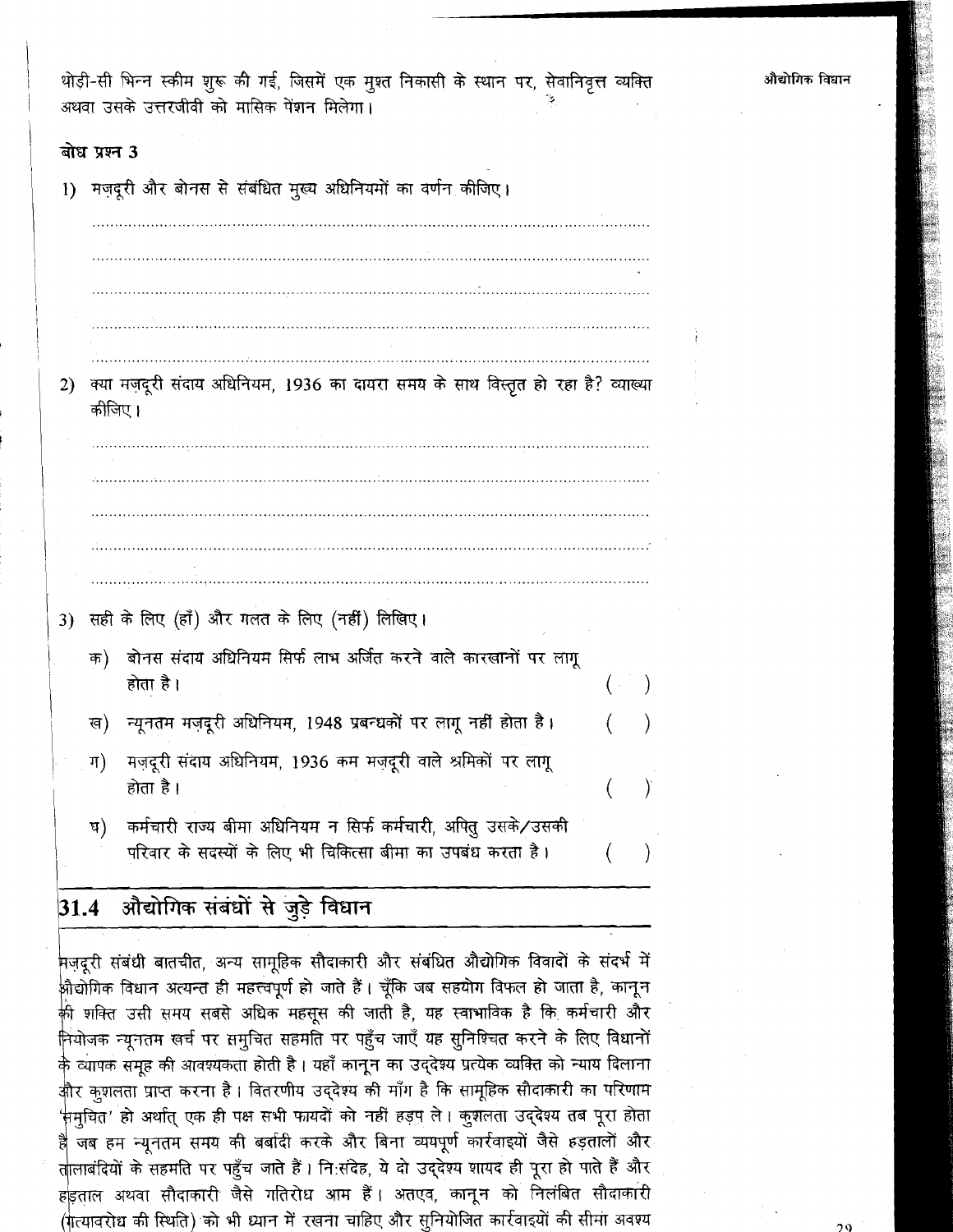.<br>औद्योगिक श्रम

विनिर्दिष्ट कर देना चाहिए ताकि बातचीत न्यायिक प्रक्रिया से विचलित नहीं हो जाए। इसके अलावा, कानून में यह भी गुंजांइश रहना चाहिए कि राज्य हस्तक्षेपकारी अथवा मध्यस्थ की भूमिका निभा (विशेषकर लम्बे समय तक जारी विवादों में) सके जिससे कि कम से कम कुशलता का उद्देश्य पूरा किया जा सके। जब हम यह स्वीकार करते हैं कि श्रम विवादों का फर्म के अन्य संबंधों जैसे निवेशकों, आपूर्तिकर्त्ताओं वितरकों इत्यादि के साथ संबंधों पर नकारात्मक प्रभाव पड़ता है, यह तर्क और अधिक बाध्यकारी हो जाता है।

तीन प्रमुख अधिनियम भारत में औद्योगिक संबंधों को विनियमित करते हैं : (i) औद्योगिक नियोजन (स्थायी आदेश अधिनियम, 1946 (ii) श्रमिक संघ अधिनियम, 1926 (iii) औद्योगिक विवाद अधिनियम, 1947।

चूँकि हम औद्योगिक नियोजन अधिनियम पर पहले ही विचार कर चुके हैं, इस भाग में हम श्रमिक संघ अधिनियम और औद्योगिक विवाद अधिनियम पर ध्यान केन्द्रित करेंगे। संक्षेप में, यह उल्लेखनीय है कि औद्योगिक नियोजन अधिनियम ने श्रम ठेकों को पूर्ण और वैधानिक रूप से रक्षणीय बनाने का प्रयास किया। इस अधिनियम के अंतर्गत फर्म का न सिर्फ नियोजन की शर्तों को स्पष्ट करना अपित पहले ही कार्यकाल के निलंबन अथवा समाप्ति के संभावित दृष्टांत बताना दायित्व बन गया। इस मामले में ज्ञात विफलता, परिस्थितियों का पूर्ण रूप से सूची में सम्मिलित नहीं किया जाना, कटु विवाद को जन्म दे सकते हैं। इस अधिनियम में निलंबित किंतु विभागीय जाँच के अंतर्गत श्रमिक के लिए जीवन निर्वाह भत्ता (10 दिनों के मजदूरी के पचास प्रतिशत की दर पर) का भी उपबंध करता है ।

श्रमिक संघ अधिनियम: श्रमिक संघ अधिनियम उन कुछ कानूनों में से एक है जो औपनिवेशिक दिनों से ही लगभग अपरिवर्तित रहा है। इस अधिनियम में परिवाद अभिव्यक्त करने, सामूहिक सौदाकारी में सम्मिलित होने और स्वयं के बीच नागरिक तथा राजनीतिक हितों के संवर्धन के लिए श्रमिकों द्वारा संघ के गठन को मान्यता दी गई है। संघ के पंजीकरण के लिए कम से कम सात सदस्यों की आवश्यकता होती है और इसकी स्थापना कारखाना स्तर तथा उद्योग स्तर पर की जा सकती है। संघ के आधे पदाधिकारी अनिवार्य रूप से उस उद्योग में नियोजित होने चाहिए जिसका कि वह संघ है। इस अधिनियम का एक सबसे महत्त्वपूर्ण उपबंध यह है कि संघ के सदस्यों और पदाधिकारियों को वास्तविक व्यवसाय संघ कार्यकलापों के संबंध में आपराधिक और सिविल मुकदमे से सुरक्षा प्रदान की गई है।

जहाँ इस अधिनियम का ट्रेड यूनियनवाद में अपना एक महत्त्वपूर्ण स्थान है, पिछले पचास वर्षों में बदली हुई परिस्थितियों के मद्देनज़र इसमें संशोधन के लिए कूछ नहीं किया गया है। यदि हम ध्यानपूर्वक पढ़ें, तो इस अधिनियम में पहले ही मान लिया गया है कि ट्रेड युनियन (श्रमिक संघ) स्पष्टत: श्रमिक संघ का रूप है जो राजनीतिक और नागरिक हितों के संवर्धन सहित अनेक कार्यकलापों में संलग्न होता है। इसलिए, यह एक अनुत्तरित प्रश्न रह जाता है कि यूनियन का कौन सा कार्यकलाप वास्तविक नहीं है। यदि मज़दूरी माँगों को लेकर किये गये हड़ताल को वैध यूनियन व्यवहार कहा जाए तो असंबद्ध और दूरगामी राजनीतिक मूद्दों के लिए काम रोकना भी वैध यूनियन कार्यकलाप माना जा सकता है। इस अधिनियम के सामान्य स्वरूप और पदाधिकारियों के लिए (सिविल अथवा आपराधिक मूकदमों से) विशेष उन्मुक्ति उपबंधों के कारण ट्रेड यूनियनों ने राजनीतिक संरक्षण को आकर्षित किया है और संभवत: सामूहिक सौदाकारी के परिदृश्य को जटिल बना दिया है।

पिछले तीस वर्षों में, ट्रेड यूनियन सामूहिक सौदाकारी के शक्तिशाली संघ बन गए हैं और श्रमिक संघ अधिनियम के लक्ष्यों में तदनुरूप परिवर्तन किया जाना चाहिए जिससे कि इसको अधिक विशिष्ट और अधिक प्रभावी बनाया जाए। उदाहरण के लिए श्रमिक संघ अधिनियम यह निर्धारित करने में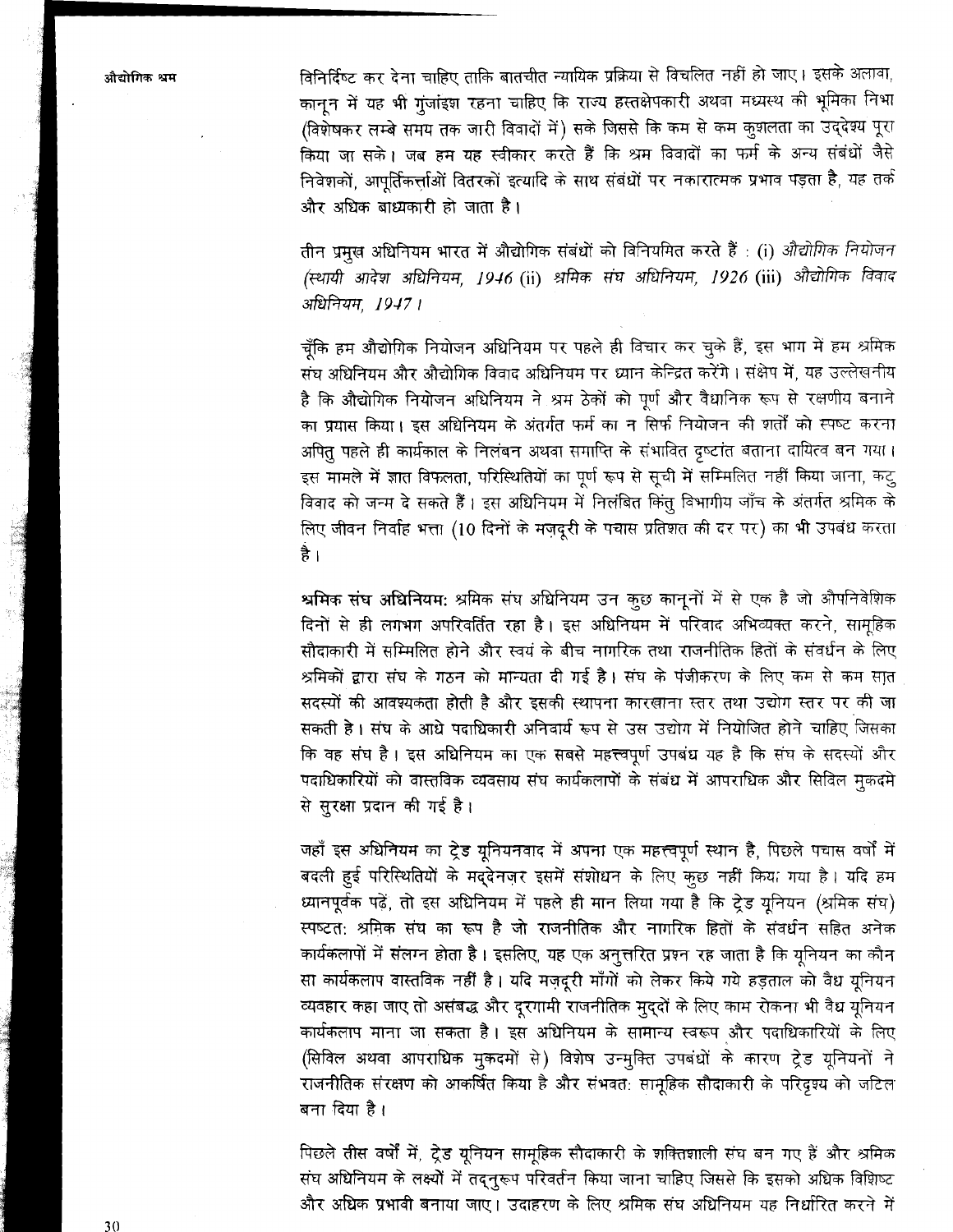कि क्या संघों को मज़दूरी पर सौदाकारी करने का कानूनी अधिकार है अथवा नहीं, सहायक नहीं है। न ही इसमें यह कहा गया है कि एक से अधिक संघ होने की स्थिति में कौन सा संघ सौदाकारी एजेन्ट होगा। क्या सौदाकारी इकाई स्तर पर होना चाहिए अथवा उद्योग स्तर पर? क्या नियोजकों के अन्य महत्त्वपूर्ण विषयों जैसे नए लोगों को मजदूरी पर रखने, कामबंदी और आधुनिकीकरण के संबंध में संघ के साथ विचार-विमर्श करना आवश्यक है? श्रमिक संघ अधिनियम इन प्रश्नों पर मुक है और अन्य अधिनियम भी इस मामले में सहायक नहीं है। परिणामस्वरूप, राज्य और कभी-कभी न्यायालय को इस शन्य को भरने के लिए हस्तक्षेप करना पड़ता है।

श्रमिक संघ अधिनियम में अस्पष्टता के बावजूद नियोजक, संघों के साथ बातचीत करना श्रेयस्कर समझते हैं और मज़दूरी (तथा अन्य विषयों) को कानूनी रूप से बाध्यकारी समझौता का अंग बना देते हैं। राज्य सरकारें भी सामूहिक सौदाकारी को प्रोत्साहित करती हैं। इसलिए संघ वस्तुत: अनेक विषयों पर सौदाकारी कर सकता है और चूँकि किसी एक संघ का श्रमिकों का प्रतिनिधित्व करने का वैधानिक एकाधिकार नहीं होता है, अनेक संघ सौदाकारी के लिए उपस्थित हो जाते हैं और प्रत्येक संघ बड़ी संख्या में श्रमिकों का प्रतिनिधित्व करने का दावा भी करते हैं। इस तरह की समस्याओं का समाधान श्रमिक संघ अधिनियम में संशोधन करके किया जा सकता है।

औद्योगिक विवाद अधिनियम: कार्य के निबंधन और शर्तों संबंधी कोई भी विवाद अथवा मजदूरी या किसी अन्य विषय के ऊपर बातचीत के दौरान असहमति औद्योगिक विवाद अधिनियम के क्षेत्राधिकार के अन्तर्गत आता है। व्यवसाय विवाद अधिनियम, 1929 के स्थान पर पहली बार 1947 में पारित औद्योगिक विवाद अधिनियम पूरे भारत में औद्योगिक संबंधों के मामले में मूख्य शासी विधान है। चूँकि समय बीतने के साथ इसका महत्त्व बढ़ता गया, इसकी कमियों को दूर करने के लिए और साथ ही साथ राज्य की हस्तक्षेपकारी भूमिका को सुदृढ़ करने के लिए इसमें 1964, 1965, 1971, 1976, 1982 और 1984 में अनेक संशोधन पारित किए गए।

इस अधिनियम का लक्ष्य कानूनी ढाँचा और सरकारी तंत्र का सृजन करना था जिसके अंदर औद्योगिक विवादों को शांतिपूर्वक ढंग से सूलझाया जा सके। इस अधिनियम के मूख्य उपबंध हैं : (1) हड़तालों और तालाबंदी की वैधता की परिभाषा करना, (2) कामबंदी, छँटनी और बंद करने के लिए प्रतिबंधात्मक प्रक्रिया (3) कामबंदी और छँटनी के लिए क्षतिपूर्ति (4) सूलह प्रक्रिया और (5) न्याय निर्णयन की त्रिस्तरीय प्रणाली।

हड़ताल अथवा तालाबंदी की वैधता इस प्रश्न पर केन्द्रित है कि क्या इसका प्रयोग उचित रीति से किया गया है। उदाहरणस्वरूप, सार्वजनिक उपयोगिता सेवाओं में अचानक हड़ताल अथवा तालाबंदी अवैध है; इस विषय में पूर्व सूचना दिया जाना आवश्यक है। सभी उद्योगों में, यदि विवाद पहले ही सूलह अथवा न्याय निर्णयन के अन्तर्गत है, तो नया हड़ताल अथवा तालाबंदी निषिद्ध है (किंतु पुरानी हड़ताल अथवा तालाबंदी के जारी रहने को अनुमति दी जा सकती है)। दूसरी ओर, अवैध तालाबंदी या हड़ताल के बदले में हड़ताल अथवा तालाबंदी पूरी तरह से वैधानिक है। यह भी महत्त्वपूर्ण है कि हड़ताल करने वाले कर्मचारियों को अधिनियम में यथा परिभाषित 'श्रमिक' होना चाहिए, जिसका अभिप्राय यह है कि उसकी मज़दूरी एक निश्चित स्तर से कम होनी चाहिए और उसका नियोजन प्रबन्धकीय और प्रशासनिक क्षमता में नहीं होना चाहिए।

कामबंदी, छँटनी और इकाई को बंद करने के संबंध में नियम काफी प्रतिबन्धात्मक हैं । जैसा हमने पहले देखा कि औद्योगिक नियोजन अधिनियम में नौकरी के निलंबन और समाप्ति के लिए शर्तों के विनिर्दिष्ट करने की आवश्यकता है। इसमें से अधिकांश अनुशासनात्मक प्रकृति के हैं। यदि कामबंदी वास्तविक अथवा पूर्वानुमानित वित्तीय घाटों द्वारा प्रेरित है तब औद्योगिक नियोजन अधिनियम अपर्याप्त हो सकता है। औद्योगिक विवाद अधिनियम 1976 में नियोजकों के लिए यह अनिवार्य कर दिया गया है कि वह कामबंदी अथवा किसी श्रमिक की छँटनी अथवा इकाई को बंद करने से पहले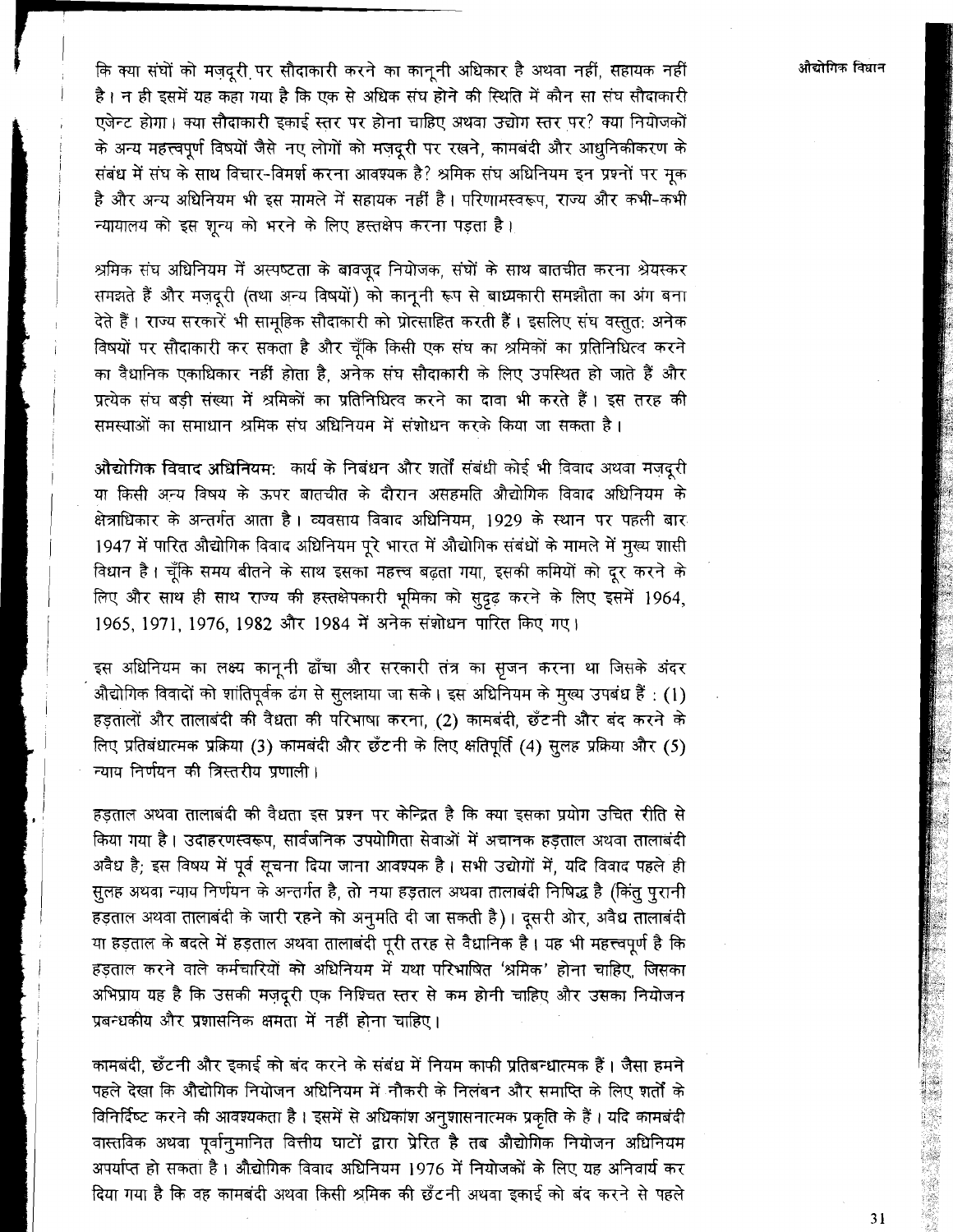सरकार से पूर्व अनुमति ले। इस समय यह शर्त (औद्योगिक विवाद अधिनियम अध्याय ट-ख में संहिताबद्ध) 100 या अधिक श्रमिकों को नियोजित करने वाले सभी उद्योगों पर लागू होती है। इसका उल्लंघन करने पर नियोजक पर भारी दंड लगाया जा सकता है, साथ ही कामबंदी श्रमिकों को बहाल भी करना पड़ता है। इस विशेष उपबंध की अत्यधिक प्रतिबन्धात्मक और अन्तरराष्ट्रीय मानकों द्वारा असामान्य मानकर काफी आलोचना की गई है और सरकार भी श्रमिक विरोधी के रूप में देखे जाने के भय से छँटनी अथवा कामबंदी के लिए अनुमति प्रदान करने में रूढ़िवादी रही है। उदाहरण के लिए, 1977 में, केन्द्र सरकार को कामबंदी/छँटनी/इकाई बंद करने के लिए 60 आवेदन प्राप्त हुए थे, किंतु सिर्फ 6 मामलों में अनुमति प्रदान की गई। असामान्य रूप से इतनी कम दर पर स्वीकृतियों के कारण अध्याय ट-ख के उपबंधों को अभी भी घाटा पर चल रहे उपक्रमों के पुनर्गठन के लिए सबसे बड़ा रोड़ा माना जा रहा है।

यद्यपि कि बड़े फर्मों में (100 या अधिक श्रमिकों वाले) सरकारी अनुमति के अध्यधीन अपेक्षाकृत छोटे अथवा मध्यम आकार के फर्म औद्योगिक नियोजन अधिनियम (जहाँ कहीं यह लागू है) के अनुपालन में स्वतंत्रतापूर्वक कामबंदी अथवा छँटनी कर सकते हैं। छँटनी की किसी भी स्थिति में, 'पीछे आवत पहले जावत' सिद्धान्त का अनुसरण किया जाता है। किंतु सभी कामबंदी अथवा छँटनी वाले श्रमिक क्षतिपूर्ति के लिए पात्र नहीं होते हैं। यदि एक फर्म औद्योगिक विवाद और औद्योगिक नियोजन अधिनियमों के क्षेत्राधिकार के अंतर्गत है और 50 अथवा अधिक श्रमिकों को नियोजित करता है, किसी भी श्रमिक जिसे यह वैध तरीके से कामबंदी अथवा छँटनी कर सकता है को क्षतिपूर्ति के भुगतान के लिए वैधानिक रूप से बाध्य है। क्षतिपूर्ति की राशि का निर्धारण कर्मचारी द्वारा किए गए कार्य के वर्षों की संख्या और उसकी कामबंदी पूर्व (अथवा छँटनी पूर्व) मज़दूरी के आधार पर किया जाता है। तथापि, इस तरह के दायित्व सिर्फ स्थायी अथवा नियमित श्रमिकों के लिए होते हैं। अनियत अथवा बदली श्रमिक इस तरह की क्षतिपूर्ति का दावा नहीं कर सकते हैं।

अंत में सरकारी तंत्र का प्रश्न आता है जो औद्योगिक विवाद अधिनियम का महत्त्वपूर्ण योगदान है। यह मान लिया गया है कि सरकार (राज्य अथवा केन्द्र) सामूहिक सौदाकारी के सभी मामलों में सावधान रहेगी। यदि सौदाकारी किसी भी बिंदू पर अटक जाती है और पक्षों में समुचित समयावधि के अन्दर समाधान नहीं निकल पाता है, तो सरकार को हस्तक्षेप करना चाहिए। सामान्यतया, बड़े फर्म अर्थव्यवस्था में अपने महत्त्व के कारण सरकार का ध्यान आकृष्ट करते हैं। श्रम मंत्रालय (राज्य और केन्द्र दोनों में) का शीघ्र निपटारे को सुगम बनाना भी एक महत्त्वपूर्ण कृत्य है।

सरकार का काम सुलह के प्रयासों के साथ शुरू होता है। तटस्थ पार्टी के रूप में, यह सुलह अधिकारी, अथवा सुलह बोर्ड अथवा जाँच न्यायालय की नियुक्ति करती है जो विवादग्रस्त पक्षों के परामर्श से विवादों के निपटारे के लिए उपाय खोजती है। सार्वजनिक उपयोगिता सेवाओं के लिए सभी अनिर्णीत विवादों को सूलह बोर्ड को सौंपना अनिवार्य है। सूलह बोर्ड का निर्णय सभी पक्षों पर बाध्यकारी होता है। किंतू यदि कोई निर्णय नहीं हो पाता है (अर्थात् विवाद में सम्मिलित पक्षों द्वारा सभी सूझावों को अस्वीकार कर दिया जाना) तो निःसंदेह यह मामला पून: सरकार को वापस भेज दिया जाता है, जिसके पास फिर इसे न्यायनिर्णयन के लिए सौंपने का विकल्प है। तथापि, न्याय निर्णयन की प्रक्रिया शुरू होने से पहले विभिन्न पक्ष स्वैच्छिक मध्यस्थता का विकल्प चुन सकते हैं। यदि ऐसा होता है तो सरकार द्वारा नियुक्त मध्यस्थ एक निर्णय रखेगा जिसे सभी पक्षों को स्वीकार करना होगा और विवाद का समाधान हो जाएगा। किंतु चूँकि इस बात की कोई गारंटी नहीं है कि निर्णय सभी पक्षों को संतुष्ट करेगा, कम से कम उनमें से एक मध्यस्थता के लिए सहमत नहीं होगा, और इस स्थिति में न्याय निर्णयन ही एक मात्र विकल्प बचा रहता है। तथापि, केन्द्र सरकार ने जहां वह स्वयं नियोजक है संघ और कर्मचारियों के बीच विवादों के लिए अनिवार्य मध्यस्थता की नीति अपनाई है। वर्ष 1966 से यह नीति है और वेतन तथा भत्तों, काम के साप्ताहिक घंटों और कतिपय संवर्गों के कर्मचारियों की छुट्टी से संबंधित विवाद अंत: मध्यस्थता के माध्यम से निपटाए जाते हैं।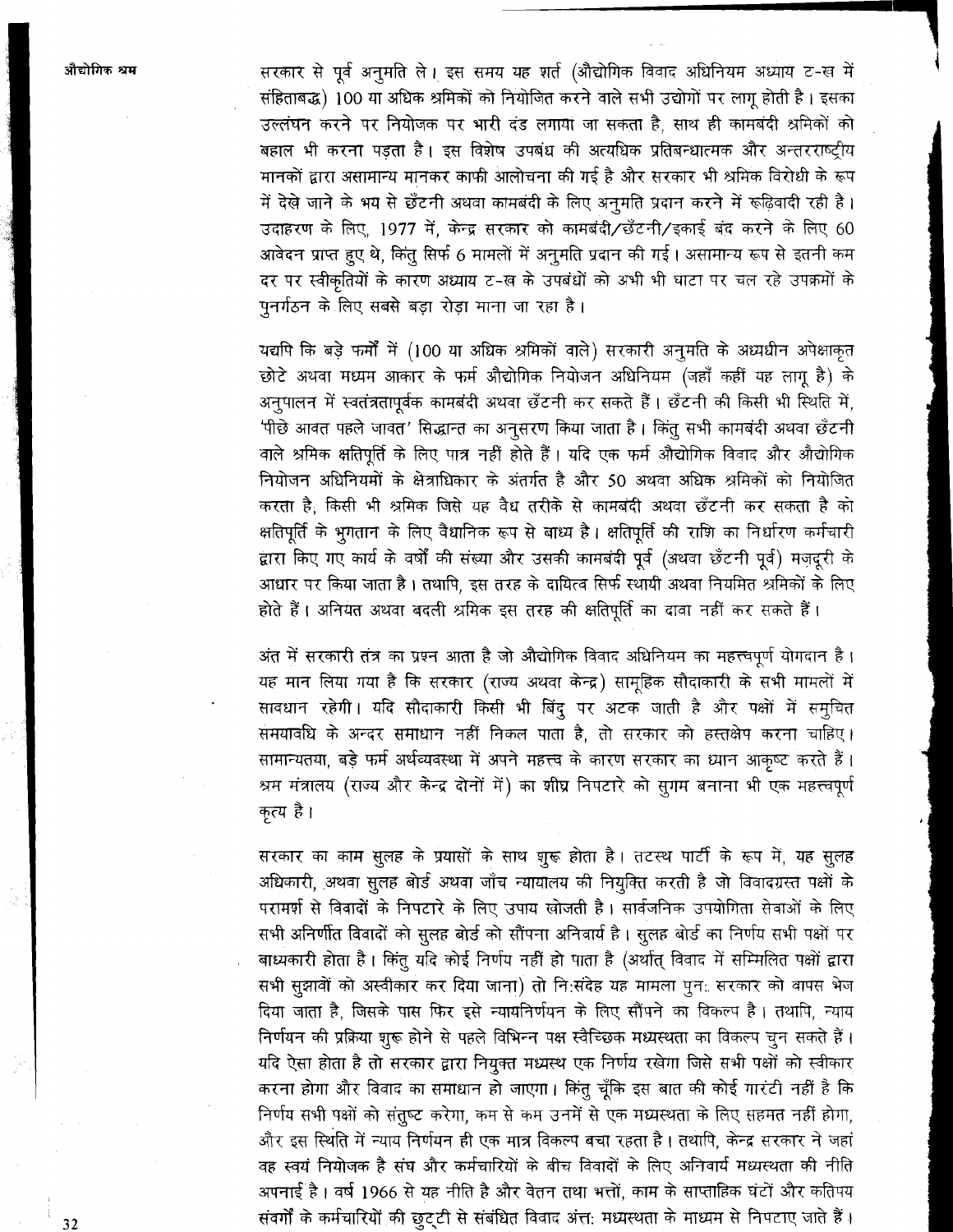न्यायनिर्णयन मुख्य रूप से कानृनी प्रक्रिया है। विशेष न्यायालयों जिसमें श्रम न्यायालय, औद्योगिक न्यायाधिकरण और राष्ट्रीय न्यायाधिकरण सम्मिलित हैं कि त्रिस्तरीय व्यवस्था है। इसमें से राष्ट्रीय न्यायाधिकरण जो पूरी तरह से केन्द्र सरकार के क्षेत्राधिकार में है अनन्य रूप से औद्योगिक विवादों के लिए है। 1997 में देश में कुल 343 श्रम न्यायालय और औद्योगिक न्यायाधिकरण थे, जिसमें से 12 की स्थापना केन्द्र सरकार द्वारा की गई थी। श्रम न्यायालय नियोजन, नियोजन की समाप्ति, हड़तालों की वैधता इत्यादि (जो औद्योगिक विवाद अधिनियम की दूसरी अनुसूची में सूचीबद्ध हैं) से संबंधित विवादों से निपटते हैं। औद्योगिक न्यायाधिकरण श्रम न्यायालय के क्षेत्राधिकार में आने वाले किसी भी विषय और मज़दूरी, क्षतिपूर्ति, बोनस इत्यादि (जो औद्योगिक विवाद अधिनियम को तीसरी अनूसूची में सूचीबद्ध हैं) से संबंधित विवादों से निपट सकती हैं। यदि निचले स्तर के ये दो निकाय विवाद का समाधान करने में विफल रहते हैं तो यह राष्ट्रीय न्यायाधिकरण को सौंपा जा सकता है। तथापि, राष्ट्रीय महत्त्व के विवादों, ऐसे मामले जिसमें एक से अधिक राज्य सम्मिलित हैं, इस शीर्षस्थ निकाय में सीधे भेजे जा सकते हैं। औद्योगिक न्यायाधिकरणों की प्रभावशीलता का प्रमाण कूछ हद तक मिला जुला है, वर्ष 1998 में केन्द्रीय न्यायाधिकरणों में निपटान दर (समाधान विवादों की संख्या को लंबित विवादों की संख्या से विभाजित करने पर आने वाला भाग फल) मात्र 10 प्रतिशत था। नि:संदेह एक वर्ष से दूसरे वर्ष में इस दर में काफी अंतर है। न्यायाधिकरणों के शीघ्रतापूर्वक कार्य नहीं कर पाने का एक मुख्य कारण उनके पास आने वाले मामलों की बड़ी संख्या है। इसके बावजूद भी यह अंतिम उपाय है और यहाँ समाधान नहीं होने का अर्थ है विवाद का अनिर्णीत रह जाना ।

#### बोध प्रश्न 4

1) श्रमिक संघ अधिनियम, 1926 की मुख्य विशेषताओं का वर्णन कीजिए।

| 2) | औद्योगिक विवाद अधिनियम, 1947 की मुख्य विशेषताओं का उल्लेख कीजिए।                               |
|----|------------------------------------------------------------------------------------------------|
|    |                                                                                                |
|    |                                                                                                |
|    |                                                                                                |
|    |                                                                                                |
|    |                                                                                                |
| 3) | औद्योगिक विवाद अधिनियम में यथा परिकल्पित सरकारी तंत्र की भूमिका का संक्षेप में वर्णन<br>कीजिए। |
|    |                                                                                                |
|    |                                                                                                |
|    |                                                                                                |
|    |                                                                                                |
|    |                                                                                                |
|    |                                                                                                |
|    | <b>Contract</b>                                                                                |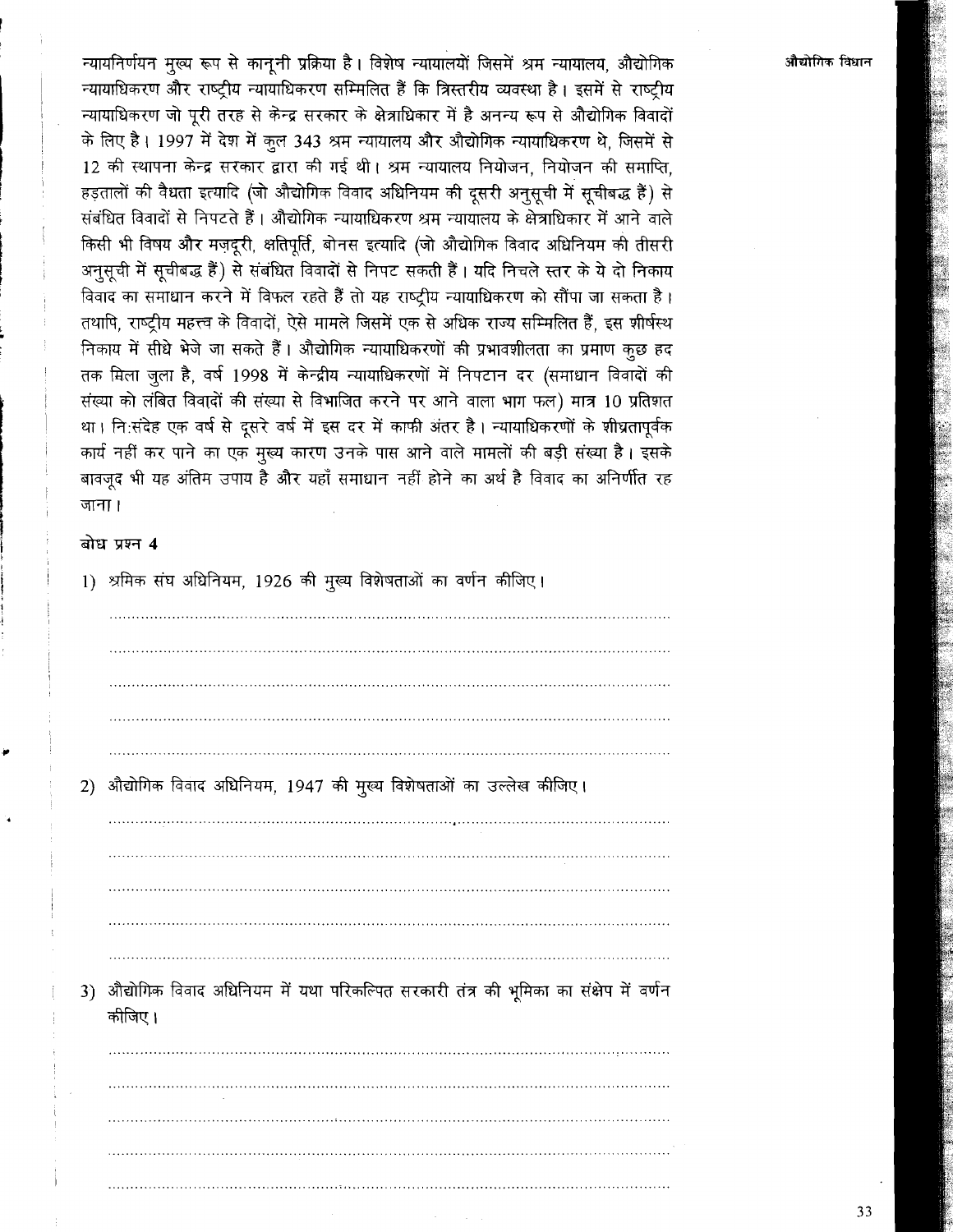- क) औद्योगिक विवाद सिविल न्यायालयों में निपटाए जाते हैं।  $\lambda$
- ख) औद्योगिक विवादों को निपटाने में सरकार से सक्रिय भूमिका निभाने की आशा की जाती है।
- ग) श्रमिक संघ अधिनियम, 1926 के अनुसार व्यवसाय संघ कार्यकलाप का विस्तार राजनीतिक कार्यकलापों तक अनिवार्य रूप से नहीं होना चाहिए।
- ध) औद्योगिक विवाद अधिनियम के अनुसार, 100 या अधिक श्रमिक वाले फर्म सरकार की अनुमति के बिना श्रमिकों की छँटनी नहीं कर सकते हैं।
- ड) 50 अथवा अधिक श्रमिकों को नियोजित करने वाले फर्मों में कामबंदी क्षतिपूर्ति अनिवार्य है।

#### 31.5 सारांश

भारत में औद्योगिक संबंधों का वैधानिक ढाँचा पर्याप्त रूप से व्यापक है और इसमें नियोजक-कर्मचारी संबंधों के सभी महत्त्वपूर्ण आयाम शामिल किए गए हैं। इस ढाँचे के विकास की विशेषता औद्योगीकरण की आरम्भिक अवधियों (स्वतंत्रता पूर्व) से लेकर समीचीन विश्व के श्रमिकों के चिन्ता की निरन्तरता है। इतना ही नहीं, राज्य और केन्द्र के संयुक्त क्षेत्राधिकार के कारण श्रम संबंधों से जुड़े कानूनों की संख्या स्पष्ट रूप से अत्यधिक है। ये अन्तरराष्ट्रीय श्रम संगठन के अधिदेशों और समर्थन के अनुरूप भी हैं।

फिर भी कुछ आपत्तियाँ की जा सकती हैं। अनेक शोधकर्त्ताओं का मानना है कि अच्छे विधानों के बावजूद प्रवर्तन और राज्य विनियमन संतोषप्रद नहीं है, और औद्योगिक शांति बनाए रखने में भारत का रिकार्ड विशेष रूप से सराहनीय नहीं है। यहाँ यह भी उल्लेखनीय है कि न्यायिक और सरकारी हस्तक्षेप में बहुधा समन्वय की कमी होती है और कभी-कभी वे विरोधी उद्देश्यों के लिए कार्य करते हैं। उदाहरण के लिए, एक रुग्ण औद्योगिक इकाई दिवालिया घोषित किए जाने के लिए बी आई एफ आर में आवेदन कर सकती है और वह लंबित न्यायनिर्णयन से किनारा कर सकता है और इस प्रकार श्रम न्यायालय द्वारा दी गई व्यवस्था के अनुपालन से बच सकता है।

यहाँ यह भी उल्लेख करना महत्त्वपूर्ण है कि एक ही अधिनियम के विभिन्न भागों के लिए अलग-अलग आकार की आवश्यकता है। उदाहरण के लिए, औद्योगिक विवाद अधिनियम 50 या अधिक श्रमिकों को नियोजित करने वाले सभी फर्मों के लिए कामबंदी क्षतिपूर्ति को अनिवार्य करता है, किंतु सरकार से कामबंदी अनुमति की तभी आवश्यकता होगी यदि फर्म का आकार 100 श्रमिकों से अधिक है । ऐसी फर्में जिसमें 50 से कम श्रमिक हैं कामबंदी क्षतिपूर्ति अनिवार्य नहीं है । इस प्रकार ऐसा प्रतीत होता है कि जहाँ बृहत् फर्मों के लिए विधानों की भरमार है, वास्तव में छोटे फर्मों के लिए इनकी कमी है। वास्तव में अनौपचारिक क्षेत्र, जिसमें 80 प्रतिशत औद्योगिक श्रमिक नियोजित हैं, पूरी तरह से औद्योगिक विवाद और औद्योगिक नियोजन अधिनियमों द्वारा विहित, दायित्वों से मुक्त हैं। इसके परिणामस्वरूप, श्रमिकों को अपने हित साधन के लिए स्थानीय यूनियनों (क्योंकि यूनियन का गठन हर जगह नहीं किया जा सकता है), और न कि सरकारी तंत्र पर, निर्भर करना पड़ा और इसके परिणामस्वरूप बड़े पैमाने पर राजनीतिक दल अथवा उनके सहायक संगठन की इनमें घुसपैठ हुई। अतएव सामूहिक सौदाकारी तंत्र भी अनौपचारिक और राजनीतिक स्वरूप वाला हो गया। इन बातों के कहने के बाद हमें अवश्य आशा करनी चाहिए कि हमारे विधान सभी प्रकार के फर्मों और सभी श्रमिकों की आवश्यकताओं और धारणीय औद्योगिक शान्ति के आवश्यकतानुरूप होंगे ।

<sup>4)</sup> सही के लिए (हाँ) और गलत के लिए (नहीं) लिखिए।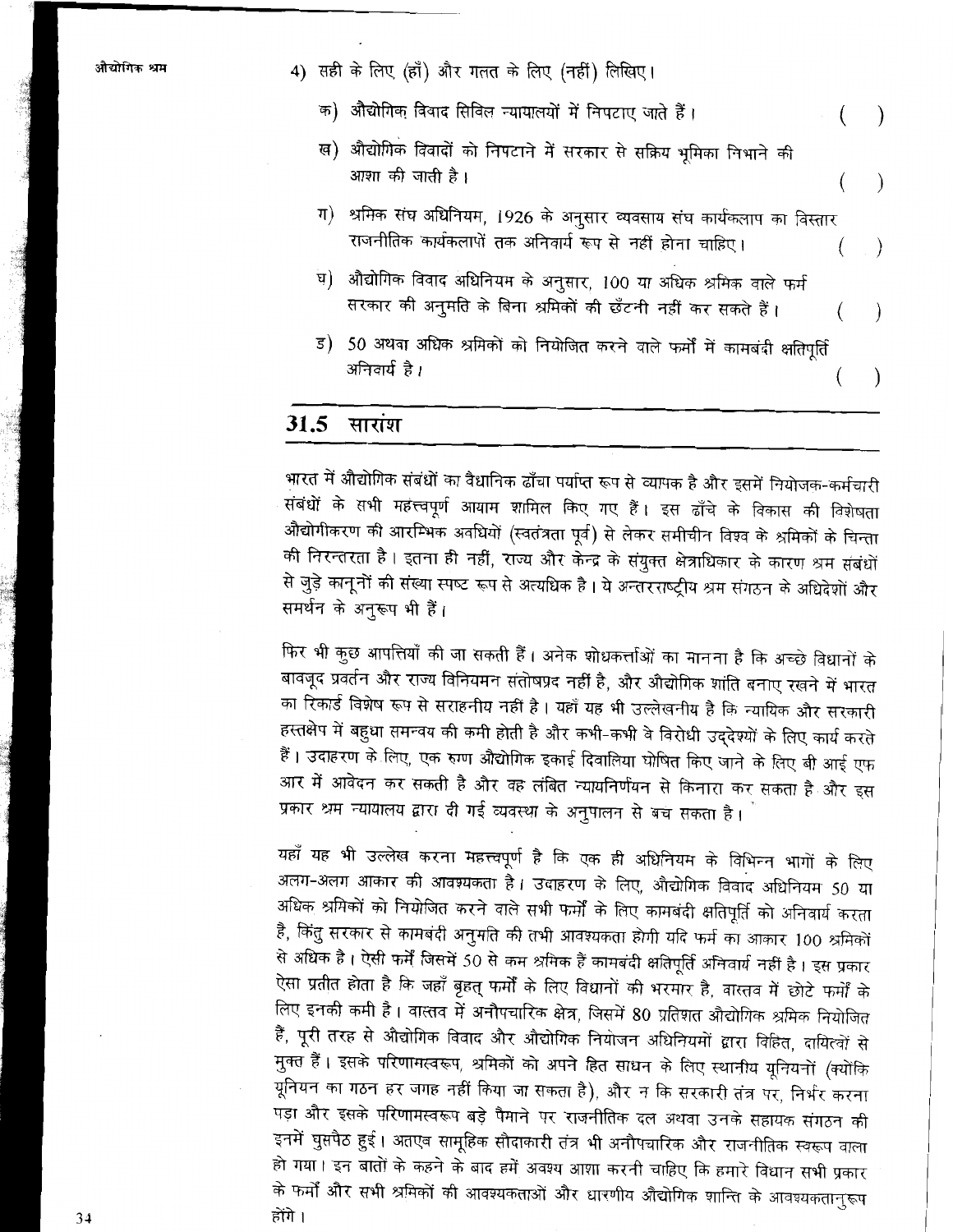|  | औद्योगिक विधान |  |
|--|----------------|--|

| शब्दावली<br>31.6           |                                                                                                                                                                                                                                                                                                                                                                                                                                                                                                                           |
|----------------------------|---------------------------------------------------------------------------------------------------------------------------------------------------------------------------------------------------------------------------------------------------------------------------------------------------------------------------------------------------------------------------------------------------------------------------------------------------------------------------------------------------------------------------|
| सामूहिक सौदाकारी           | नियोजक (अथवा नियोजकों) और कर्मचारियों के प्रतिनिधित्व<br>के रूप में यूनियनों के बीच बातचीत, सामूहिक सौदाकारी<br>कहलाता है । इस तरह की सौदाकारी मज़दूरी, बोनस, कामबंदी,<br>छँटनी, आधुनिकीकरण और मज़दूरी पर नए लोगों के रखने<br>के संबंध में हो सकता है।                                                                                                                                                                                                                                                                    |
| औद्योगिक विवाद             | विशेषरूप से हड़ताल और तालाबंदी औद्योगिक विवादों के दो<br>मुख्य घटक हैं, हालाँकि विवाद के अन्य अनेक रूप भी हो<br>सकते हैं। परिवाद की अभिव्यक्ति या सामूहिक सौदाकारी में<br>लाभ उठाने के लिए श्रमिकों द्वारा सोंच समझकर, बड़े पैमाने<br>पर और संगठित अनुपस्थिति हड़ताल है। तालाबंदी श्रमिकों की<br>कुछ माँगों को पूरी नहीं करने अथवा सौदाकारी की अपनी<br>स्थिति सुदृढ़ करने अथवा घाटा को कम करने के लिए<br>नियोजकों द्वारा घोषित अस्थायी बंदी है। ये विवाद प्राय: तब<br>होते हैं जब सौदाकारी में गतिरोध उत्पन्न हो जाता है। |
| कामबंदी                    | पुन: बुलाए जाने की संभावना के साथ अस्थायी तौर पर<br>नौकरी की समाप्ति।                                                                                                                                                                                                                                                                                                                                                                                                                                                     |
| छँटनी                      | <sub>्</sub> नौकरी की स्थायी तौर पर समाप्ति।                                                                                                                                                                                                                                                                                                                                                                                                                                                                              |
| सुलह                       | विवाद में सम्मिलित सभी पक्षों के साथ चर्चा के माध्यम से<br>विवादों के निपटारे में सरकार की मध्यस्थता।                                                                                                                                                                                                                                                                                                                                                                                                                     |
| न्यायानिर्णयन              | वैधानिक उपबंधों के माध्यम से विवादों का निपटारा।                                                                                                                                                                                                                                                                                                                                                                                                                                                                          |
|                            | 31.7 कुछ उपयोगी पुस्तकें एवं संदर्भ                                                                                                                                                                                                                                                                                                                                                                                                                                                                                       |
| एशिया, इंटरनेशनल लेबर ऑफिस | अनन्त, टी.सी.ए., के. सुन्दरम और एस. डी. तेन्दुलकर, (1998). एम्पलायमेण्ट पॉलिसी इन साउथ                                                                                                                                                                                                                                                                                                                                                                                                                                    |
|                            | फैलॅन, पीटर और रूॅबर्ट ई. बी. लूकस, (1993) ''जॉब सिक्यूरिटी रेग्युलेशन एण्ड दि डायनामिक<br>डिमाण्ड फोर इण्डस्ट्रियल लेबर इन इंडिया एण्ड जिम्बाब्वे'' जर्नल ऑफ डेवपलपमेंट इकोनॉमिक्स,                                                                                                                                                                                                                                                                                                                                      |

खंड 40, सं. 2

मौली, वी.सी. (1990). लेबर लैण्डस्केप : ए स्टडी ऑफ इण्डस्ट्रियल एण्ड एग्रेरियन रिलेशन्स इन इंडिया, स्टर्लिंग पब्लिशर्स प्राइवेट लिमिटेड, नई दिल्ली।

रामास्वामी, ई.ए. और उमा रामास्वामी, (1995). इंडस्ट्री एण्ड लेबर : ऐन इण्ट्रोडक्शन, ऑक्सफोर्ड यूनिवर्सिटी प्रेस, नई दिल्ली।

वेंकट रत्नम, सी.एस., (1995) "इकोनॉमिक लिबरलाइजेशन एण्ड दि ट्रांसफोर्मेशन ऑफ इण्डस्ट्रियल रिलेशन्स पॉलिसीज इन इंडिया'' ए. वर्मा, टी.ए. कोचन और आर.डी. लैण्ड्सबरी (eds.), एम्प्लायमेंट रिलेशन्स इन दि ग्रोइंग एशियन इकोनोमीज़, रूटलेज़, सांख्यिकी प्रकाशन में।

इंडियन लेबर ईयर बुक, श्रम मंत्रालय, भारत सरकार।